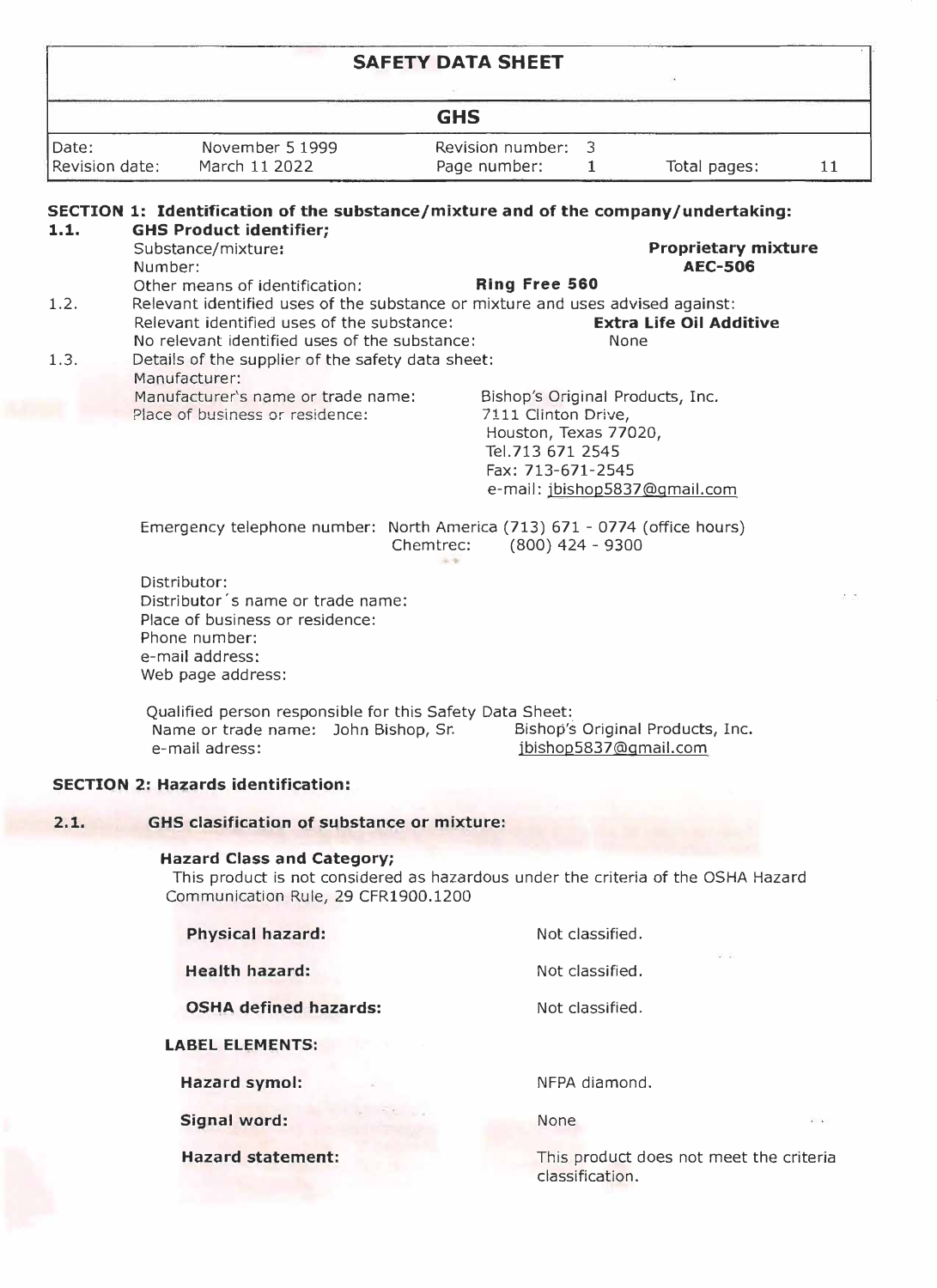### **SAFETY DATA SHEET**

| $\begin{array}{ccccccccccccccccc} \text{Lip} & \text{Lip} & \text{Lip} & \text{Lip} & \text{Lip} & \text{Lip} & \text{Lip} & \text{Lip} & \text{Lip} & \text{Lip} & \text{Lip} & \text{Lip} & \text{Lip} & \text{Lip} & \text{Lip} & \text{Lip} & \text{Lip} & \text{Lip} & \text{Lip} & \text{Lip} & \text{Lip} & \text{Lip} & \text{Lip} & \text{Lip} & \text{Lip} & \text{Lip} & \text{Lip} & \text{Lip} & \text{Lip} & \text{Lip}$<br>٠ |             |  |                     |  |  |  |  |
|---------------------------------------------------------------------------------------------------------------------------------------------------------------------------------------------------------------------------------------------------------------------------------------------------------------------------------------------------------------------------------------------------------------------------------------------|-------------|--|---------------------|--|--|--|--|
| <b>GHS</b>                                                                                                                                                                                                                                                                                                                                                                                                                                  |             |  |                     |  |  |  |  |
| November 5,1999                                                                                                                                                                                                                                                                                                                                                                                                                             |             |  |                     |  |  |  |  |
| March 11,2016                                                                                                                                                                                                                                                                                                                                                                                                                               | Page number |  | <b>Total pages:</b> |  |  |  |  |
|                                                                                                                                                                                                                                                                                                                                                                                                                                             |             |  | Revision number: 3  |  |  |  |  |

#### Precautionary statement;

**Prenvention:** 

Response:

Storage:

Disposal:

Hazard(s) net otherwise classified (HNOC):

None

Observe good industrial hygiene practices. Wash hands after handling. Store away from incompatiable materials. Dispose of waste and residues in accordance with local authority requirements.

#### Precautionary statement(s);

Observe good industrial hygiene practices. Keep out of reach of children. Keep away from heat/sparks/open flames/hot surfaces. - No smoking. Store in well ventilated place. Do not get in eyes, on skin or an clathing. Dispose of contents/container in according to local regulations.

#### SECTION 3: Composition/information on ingredient:

#### $3.1.$ Mixture:

| Chamical name                       | <b>CAS number</b> | <b>FINECS</b>   | $\mathcal{H}_{\mathbf{D}}$ |
|-------------------------------------|-------------------|-----------------|----------------------------|
| Parafin oils (petroleum), catalytic | 64742-70-7        | $266 - 174 - 4$ | 60 to 80                   |
| dewaxed heavy.                      |                   |                 |                            |
| Allneral oils                       | Mixture           |                 | 20 to 55                   |

Any concentration shown as a range is to protect confidentiality or is due to batch varation.

Composition comments: JP346 method OMSO extract for base oil substances: <3.0%.

Note:This formulation is a "Trade Secret". The classification as a carcinogenic need not apply if it can be shown that the substance contains less than 3% of substances extracable into dimethylsulfoxide (DMSO), as measured by IP 346 method. This product Is not carcinogenic.The additional proprietary components in this product is not considered hazardous as defined In the OSHA Hazard communication Standard 29, CFR 1900.1200 or contain components in sufficient concentrations to require a hazard classification for health in accordance with EC Directives.

The full text of all the phrases and instructions set out in Section 16.

#### Section 4: First aid measures:

#### $4.1$ Description of first ald measures;

If any health problems are manifested or if in doubt, inform a doctor and show him information from this Safety Data Sheet. If unconscious, put the person in the stabilized (recovery) position on his side with his head slightly bent backwards and make sure that alrways are free; never induce vomiting. If the person vomits by himself, make sure that the vomit is not inhaled.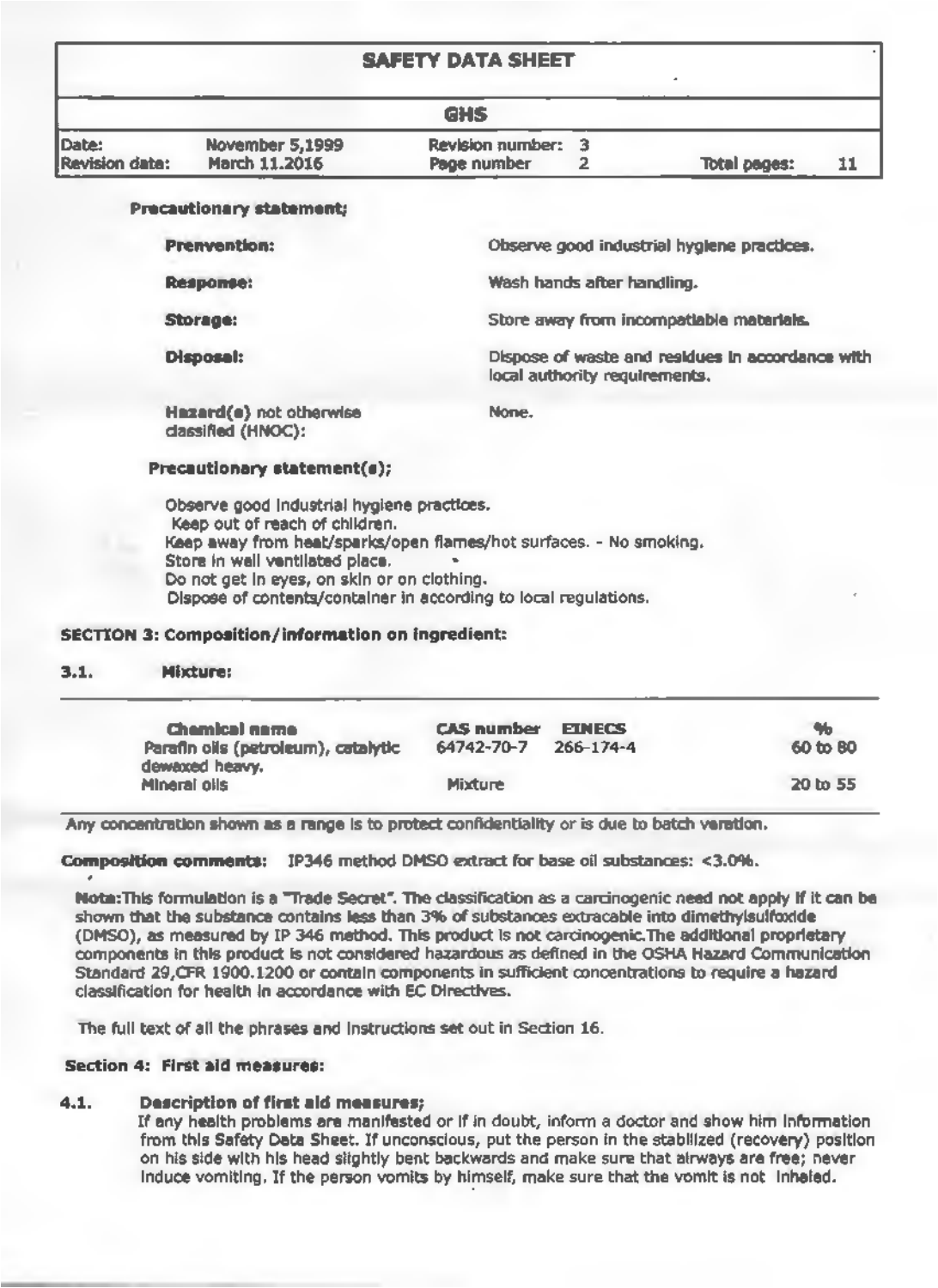### **SAFETY DATA SHEET**

|                        |                                  | <b>GHS</b>                       |              |  |
|------------------------|----------------------------------|----------------------------------|--------------|--|
| Date:<br>Revision dat: | November 5.1999<br>March 11.2016 | Revision number:<br>Page number: | Total pages: |  |

In life threatening conditions first of all provide resuscitation of the affected person and ensure medicalassistance.Respiratoryarrest- provideartificialrespirationimmediately. Cardiacarrest - provide indirect cardiac massage immediately.

#### Tobalation:

Move the affected person to fresh air immediately while paying attention to your own safety; do not let the person walk! Depending on the situation, rinsing of the mouth and/or nose as appropriate with wa ter can be recommended. Change the clothes of the affected person if contaminated by the substances. Protect the affected person against getting cold. Depending on the situation, call medical rescue service or ensure medical treatment considering the need of further observation for at least 24 hours.<br>Skin constant:

Remove contaminated clothing and shoes immediately. Take off any tings, watches or bracelets, etc. Wash off immediately with soap and plenty of water. Get medical attention if irritation develops or persists. Wash clothing separately before reuse. Destroy or thoroughly clean contaminated shoes. If high pressure injection under the skin occurs, always seek medical attention.

#### Eye contact:

Immediately flush eyes with plenty of water. Open the eyelids wide ( using force if needed), Remove contact lenses immediately if present and easy to do. No neutralization should be performed in any case! Rinsing should be continued for 10-30 minutes from the inner to the outer eye corner to make sure that the other eye is not involved. Get medical attention, specialized if possible, as quickly as possible. Everyone must be referred for treatment even if affected only a little.

### Ingestion:

Rinse mouth thoroughly. DO NOT INDUCE VOMITING, without adv;ce from posion control center. If vomiting occurs naturally, have victim lean over to avoid aspiration. Get medical attention immediately. NEVER give anything by mouth to an unconscious person.

#### 4.2. Most important symptoms and effects, both acute and delayed:

#### Inhalation:

Vapor inhalation under ambient conditions is not normally a problem. Skin Contact: Repeated or prolonged contact may cause drying, cracking or irritation. Eye contact:

May cause Eye Irritation.

#### Ingestion:

Product has a low order of acute oral and dermal toxicity, but minute amounts into the lungs during ingestion or vomiting may cause mild to severe pulmonary injury. Do not induce vomiting, without advice from posion control center. Call a physician immed;ately.

#### 4.3. Indication of any immediate medical attention and special treatment needed: Provide general supportive measures and treat symotomatically. Symptoms may be delayed.

#### Section S: Firefighting measures:

#### S.1. Extinguishing media:

#### Suitable extinguishing media:

Use water spray, water fog, dry chemical powder, or carbon dioxide (CO2).

#### Unsuitable extinguishing media: Do not use water jet.

#### $5.2.$ Specific hazards arising from the chemical or mixture: The product is not flammable. Will burn if involved in a fire.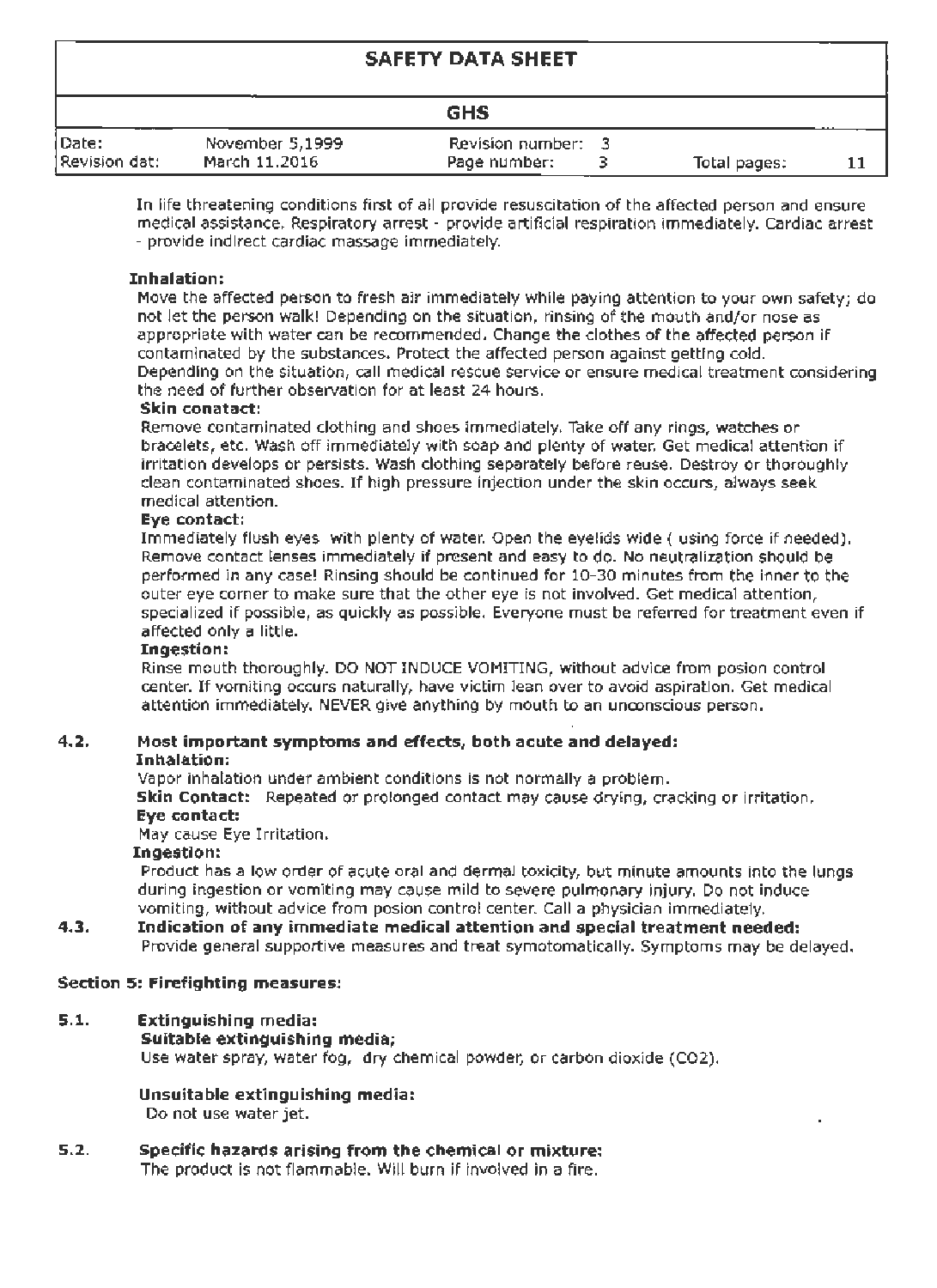| <b>SAFETY DATA SHEET</b> |                                 |                                         |  |              |  |
|--------------------------|---------------------------------|-----------------------------------------|--|--------------|--|
|                          |                                 | <b>GHS</b>                              |  |              |  |
| Date:<br>Revision date:  | November 5,1999<br>March11.2016 | <b>Revision number:</b><br>Page number: |  | Total pages: |  |

### $5.3.$ Special protective equipment and precautions for firefighters:

Avoid breathing smoke and vapor. Use a self-contained positive pressure or pressure demand breathing apparatus and wear full-body protective clothing and face mask. Respiratory and eye protection required for fire fighting personnel.

Use water fog only to cool containers and to wash away, avoid spraying water directly into containers, due to danger of boil over.

# 5.4. Fire fighting equipment / instructions:

Withdraw immiadiately in case of rising sound from venting safety devices or any discoloration of tanks due to fire. Fight fire from maximum distance or use unmanned hose holders or monitor nozzles. Move containers from fire area, if you can do it without risk. In the event of fire, cool tanks with water spray. Cool containers exposed to flames with water until well after the fire is out. For massive fire, use unmanned hose holders or monitor nozzles. If this is impossible, withdraw from area and let fire burn. Water runoff can cause environmental damage. Use compatible foam to minimize vapor generation as needed.

## 5.5. General fire hazards:

This product is not flammable. Will burn if involved in a fire.

# **Section 6: Accidental release measures:**

### $6.1.$ Personal protections, protective equipment and emergency procedures;

Keep unnecessary personnel away. Do not touch damaged containers or spilled material unless Wearing appropriate clothing. In case of spills, beware of slippery floors and surfaces. See Section 8 of the SDS for Personal Protective Equipment.

### $6.2.$ **Enviromental precautions:**

Contain spillages with sand, earth or any suitable absorbent material. Prevent spillage from entering a watercourse or sewer, contaminating soil or vegetation. If this is not possible notify police and appropriate authorities immediately. Clean surface thoroughly to remove residual contamination.

### $6,3,$ Methods and material for containment and cleaning up:

Small spills: Absorb with sand, earth or other non-combustible absorbents and transfer to containers for disposal. Clean surface thoroughly to remove residual contamination. Large spills: Prevent entry into waterways, sewers, basements or confined areas. If necessary dike the product with dry earth, sand similar non-combustible materials. Absorb with inert absorbent such as dry clay, sand or diatomaceous earth, commercial sorbents, or recover using pumps. Clean surface thoroughly to remove residual contamination.

Large spills may require excavation of contaminated soil. Consult an expert on disposal of recovered material and ensure conformity to local disposal regulations.

Water spill: Large spills, warn other shipping. Notify port or relevant authority and keep public away. Shut off source if possible to do so without hazard. Confine if possible. Remove from surface of water by skimming or with suitable absorbents. If allowed by local authorities and environmental agencies. Sinking and / or suitable dispersant may be used in non-confined waters.

Reference to other sections: 7, 8, and 13. 6.4.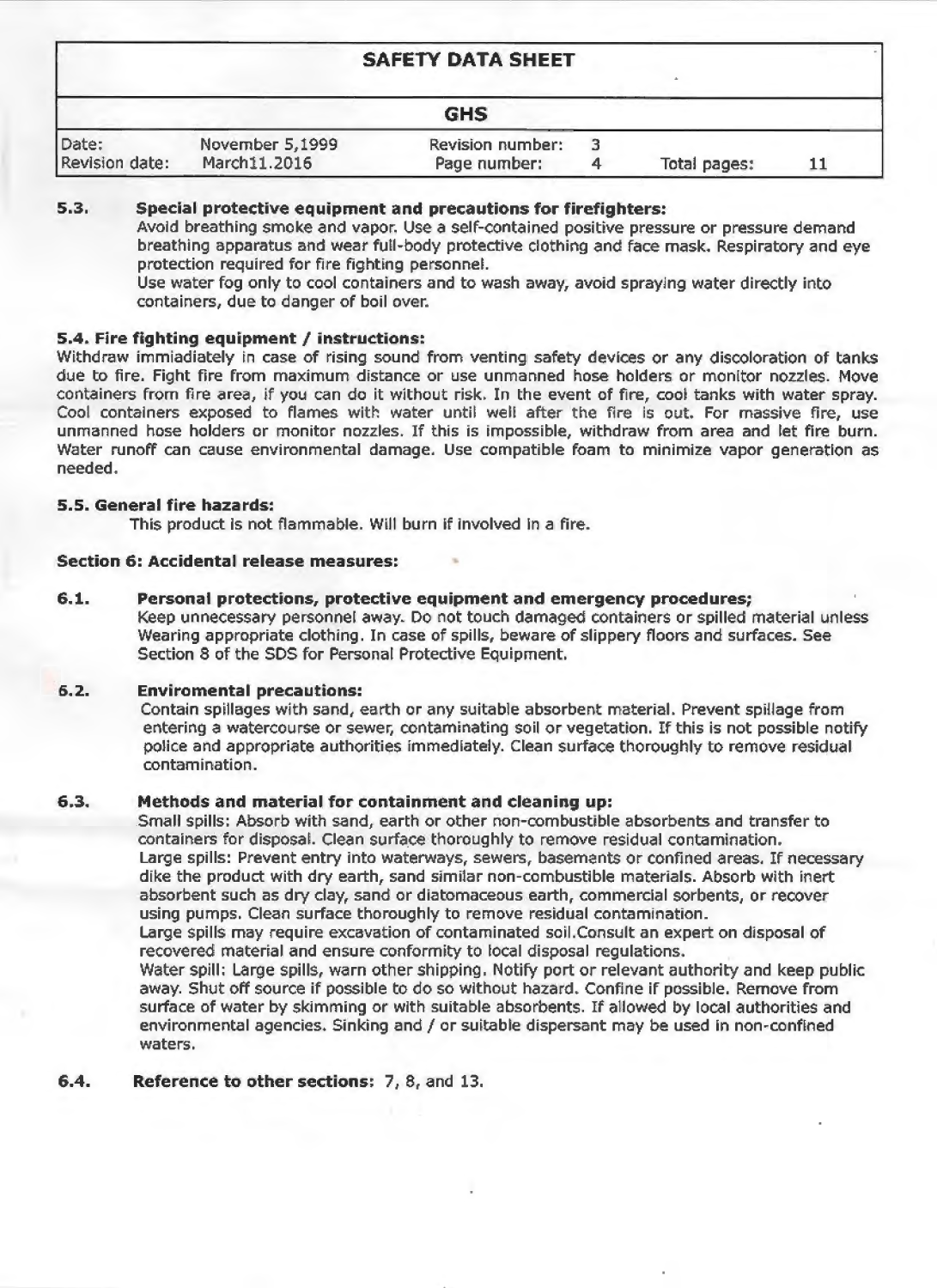| <b>SAFETY DATA SHEET</b>       |                                  |                                    |  |              |    |
|--------------------------------|----------------------------------|------------------------------------|--|--------------|----|
|                                |                                  | <b>GHS</b>                         |  |              |    |
| Date:<br><b>Revision date:</b> | November 5,1999<br>March 11.2016 | Revision number: 3<br>Page number: |  | Total pages: | 11 |

# Section 7: Handling and storage:

### $7.1.$ **Precautions for safe handling:**

Keep containers closed. Handle containers with care. Open slowly in order to control possible pressure release. Do not handle, store or open near an open flame, source of heat or sources of ignition. Avoid prolonged or repeated contact with skin.

Beware of potential for surfaces to become slippery. Material may accumulate static charges, which may cause electrical spark (ignition source). Use proper grounding procedures. Do not pressurize, cut or weld containers. Empty product containers may contain product residue. Do not reuse empty containers without commercial cleaning or reconditioning.

### $7.2.$ Conditions for safe storage, including any incompatibilities:

Store in a cool, well-ventilated dry place, away for incompatible materials, open flames and high temperatures. Continue to observe all precautions.

 $7.3.$ Storage temperature (Deg. C): Ambient Transport temperature (Deg. C): Ambient Loading/unloading temperature (Deg. C): Ambient Viscosity (cSt): ND Storage/transport pressure (kPa): Atmospheric Electrostatic accumulation hazard: Yes, use proper grounding procedures

The specific requirements or rules relating to the substance / mixture: ND

 $7.4.$ **Specific end use(s):** Follow the instructions mentioned on the label.

Section 8. Exposure controls/personal protection:

### $8.1.$ Occupational exposure limits: US. OSHA Table Z-1 Limits for Air Contaminants (29 CFR 1910.1000).

| <b>Components</b>        | Type | Value     | Form |  |
|--------------------------|------|-----------|------|--|
| Oil Mist, mineral (CAS-) | PEL  | 5 $mg/m3$ | Mist |  |

# US. ACGIH. Thershold Limit Values:

| Components               | <b>Type</b> | Value      | Form               |
|--------------------------|-------------|------------|--------------------|
| Oil mist, mineral (CAS-) | TWA         | 5 mg/m $3$ | Inhalable fraction |

## US. NIOSH: Procket Guide to Chemical Hazards:

| Components               | <b>Type</b> | Value       | <b>Form</b> |  |
|--------------------------|-------------|-------------|-------------|--|
| Oil Mist, mineral (CAS-) | <b>STEL</b> | 10 mg/m $3$ | <b>Mist</b> |  |
|                          | TWA         | 5 $mg/m3$   | <b>Mist</b> |  |

## **Biologcial limit values:** No biological exposure limits for the ingredients.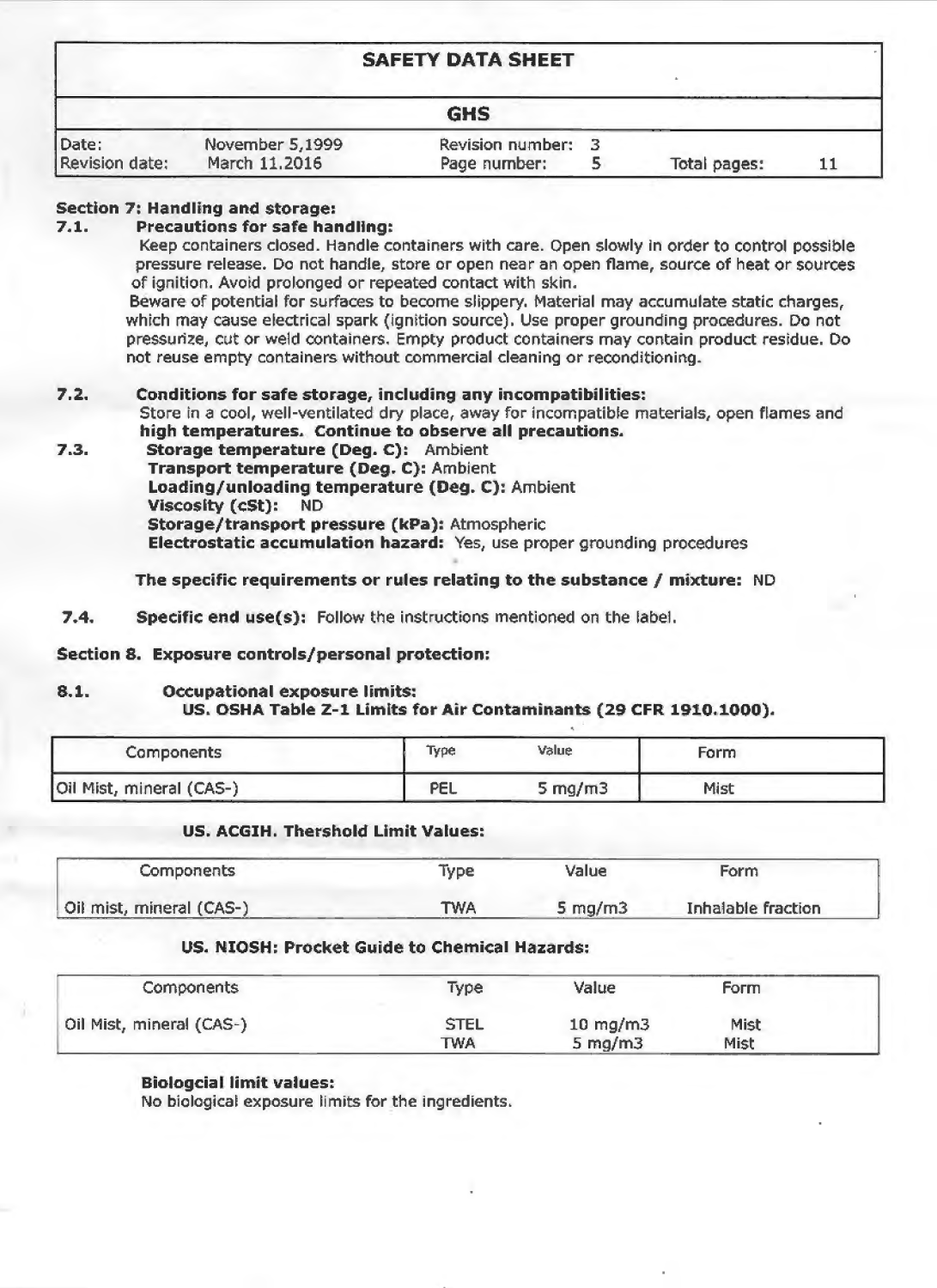| <b>SAFETY DATA SHEET</b> |                                  |                                    |  |              |    |
|--------------------------|----------------------------------|------------------------------------|--|--------------|----|
|                          |                                  | <b>GHS</b>                         |  |              |    |
| Date:<br>Revision date:  | November 5,1999<br>March 11.2016 | Revision number: 3<br>Page number: |  | Total pages: | 11 |

### $8.2.$ **Exposure controls:**

## Appropriate engineering controls:

Observe usual measures of health at work and in particular good ventilation. Provide adequate general and local exhaust ventilation. Use process enclosures, local exhaust ventilation, or other engineering controls to control airborne levels below recommended exposure limits. When handling material do not eat, drink or smoke. After work and before breaks for food and rest thoroughly wash hands with water and soap.

# **Eyes and face protection:**

Wear safety goggles, full face shield or protective chemical goggles (based on the nature of the work performed).

## **Skin protection:**

Hand protection: Protective chemical / oil resistant gloves are recommended. Be aware that the liquid may penetrate the gloves. Frequent change is advisable. Use barrier creams for skin protection, however they should not be applied once exposure has occurred. Observe other recommendations of the manufacturer. Other protection: Protective antistatic clothing made of natural fibers (cotton) or synthetic fibers resistant against elevated temperatures.

Contaminated skin should be thoroughly washed with soap an warm water.

# **Respiratory protection:**

## Use of respiratory protection is generally not required.

However, if engineering controls do not maintain airborne concentrations below recommended exposure limits (where applicable) or to an acceptable level (in countries where exposure limits have not been established), an approved respirator must be worn.

## **Thermal hazards:**

Wear appropriate thermal protective clothing when necessary.

# **General hygiene considerations:**

Always follow good personal hygiene measures, such as washing after handling the material and before eating, drinking, and/or smoking. Routinely wash work clothing to remove contaminates. Discard contaminated footwear that cannot be cleaned.

# **Section 9. Physical and chemical properties:**

### $9.1.$ Information on basic physical and chemical propertis:

Appearance, (physical state, colour) Color Odour Odour treshold PH Freeze/Melt point(°C) Initial boiling point and boiling range °C) Flash point (TCC) **Evaporating rate** Flammability (solid, gas)

Liquid. Dark amber. Typical (petroleum). Not available. Not applicable. Not applicable.  $>$  280 C /  $>$  536.4 deg. F  $>150$  C /  $>302$  deg. F Not available. Not applicable.  $>0.6\%$  $< 7\%$ Not available. Not available. <0.1 mm Hg.  $(20 C)$  $>2$  $7.2$ 0.86

Upper/lower flammability or explosive limits Flammability limit - lower Flammability limit - upper Explosive limit  $-$  lower (%) Explosive limit - upper (%) Vapour pressure: Vapour density: Relative density(lpg): Specific gravity: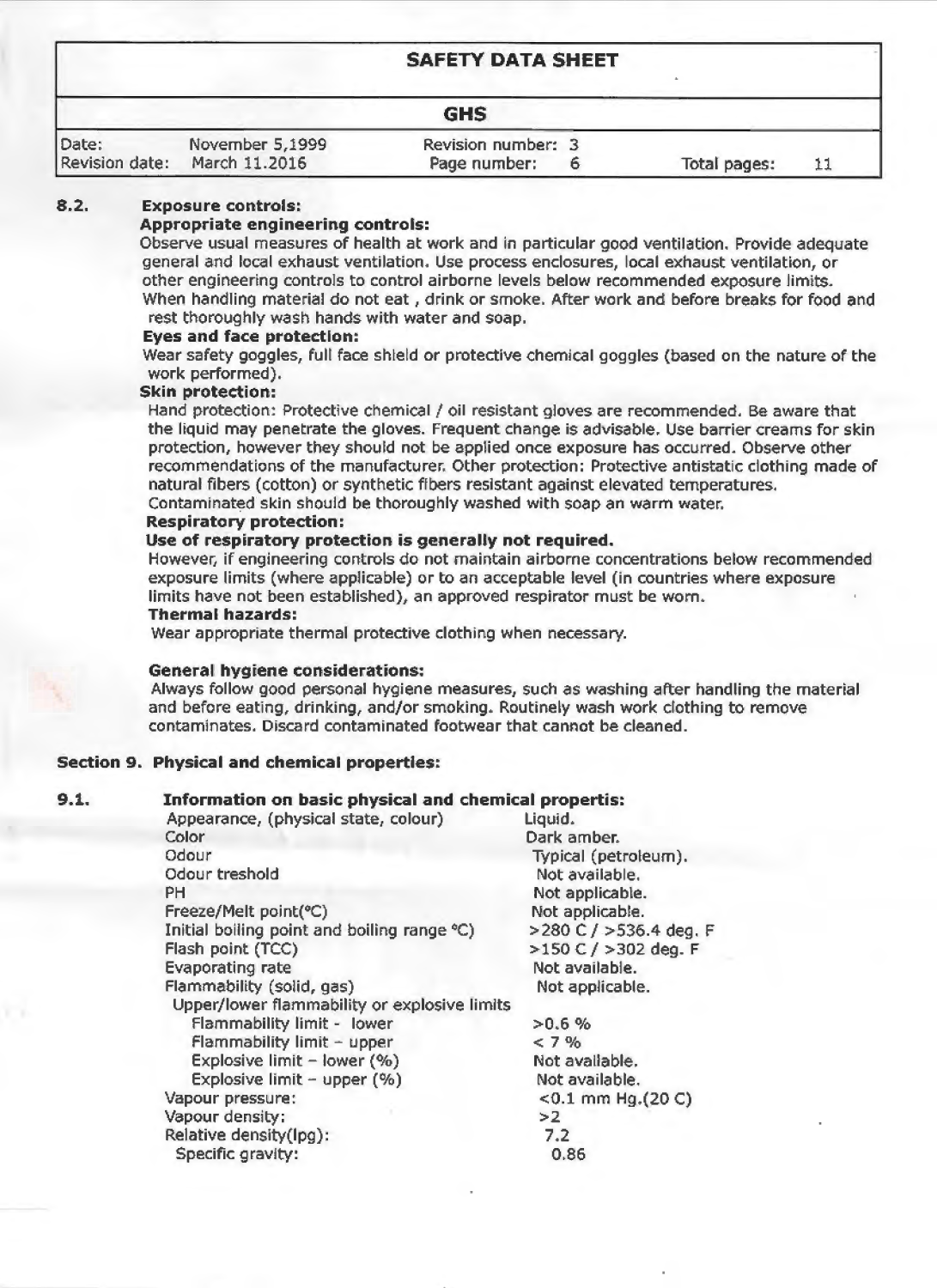| <b>SAFETY DATA SHEET</b>     |                                                                                                                    |                                                       |                 |                    |    |
|------------------------------|--------------------------------------------------------------------------------------------------------------------|-------------------------------------------------------|-----------------|--------------------|----|
|                              |                                                                                                                    | <b>GHS</b>                                            |                 |                    |    |
| <b>Date</b><br>Revision date | November 5,1999<br>March11.2016                                                                                    | Revision number:<br>Page number:                      | 3               | Total pages:       | 11 |
|                              | Solubility(ies):                                                                                                   |                                                       |                 |                    |    |
|                              | Solubility (water)                                                                                                 |                                                       | Insoluble.      |                    |    |
|                              | Partition coefficient                                                                                              |                                                       |                 | No date available. |    |
|                              | (n-octanol/water)                                                                                                  |                                                       |                 |                    |    |
|                              | Auto-ignition temperture                                                                                           |                                                       | Not availiable. |                    |    |
|                              | Decomposition temperture                                                                                           |                                                       | Not available.  |                    |    |
|                              | <b>Viscosity</b>                                                                                                   |                                                       | ND              |                    |    |
| 9.2                          | <b>Other information:</b>                                                                                          |                                                       |                 |                    |    |
|                              | <b>Explosive properties:</b>                                                                                       |                                                       | Not explosive.  |                    |    |
|                              | <b>Molecular formula:</b>                                                                                          |                                                       | <b>UVCB</b>     |                    |    |
|                              | <b>Oxidizing properties:</b>                                                                                       |                                                       | Not oxidizing   |                    |    |
|                              | Pour point:                                                                                                        |                                                       | <b>ND</b>       |                    |    |
|                              | Section 10. Stability and reactivity:                                                                              |                                                       |                 |                    |    |
| 10.1.                        | Reactivity; The product is stable and non-reactive under normal conditions of use, storage and transport.          |                                                       |                 |                    |    |
| 10.2.                        | Chemical stability; Stable under normal temperature conditions and recommended use.                                |                                                       |                 |                    |    |
| 10.3.                        | Possibility of hazardous reactions; Hazardous polymerization does not occur.                                       |                                                       |                 |                    |    |
| 10.4.                        | Conditions to avoid; Contact with incompatible materials. Do not pressurize, cut, weld,                            |                                                       |                 |                    |    |
|                              | braze, solder. Drill, grind or expose empty containers to heat, flame, sparks, static                              |                                                       |                 |                    |    |
|                              | lectricity, or other sources of ignition; they may explode and cause injury or death.                              |                                                       |                 |                    |    |
| 10.5.                        | Materials to avoid: Protect against strong acids, and oxidizing agents.                                            |                                                       |                 |                    |    |
| 10.6.                        | Hazardous decomposition products: Hazardous products are formed in fire, such as;                                  |                                                       |                 |                    |    |
|                              | fumes. Smoke. Carbon Oxides. Sulfur Oxides. Hydrocarbons.                                                          |                                                       |                 |                    |    |
|                              | <b>Section 11. Toxicological information:</b>                                                                      |                                                       |                 |                    |    |
| 11.1.                        | Information on likely routes of exposure:                                                                          |                                                       |                 |                    |    |
|                              | Inhalation: Inhalation of oil mist or vapors formed during heating of the product will                             | irritate the respiratory system and provoke coughing. |                 |                    |    |
|                              | <b>Skin contact:</b> Repeated or prolonged contact may cause defatting and irritation.                             |                                                       |                 |                    |    |
|                              | Eye contact: Direct contact with eyes may cause temporary irritation.                                              |                                                       |                 |                    |    |
|                              | Ingestion: No harmful effects expected in amounts likely to be ingested by accident.                               |                                                       |                 |                    |    |
|                              | Ingestion of large amounts may produce gastrointestinal disturbances including irritation,<br>nausea and diarrhea. |                                                       |                 |                    |    |
| 11.2.                        | Symptoms related to the physical, chemical and toxicological characteristics:                                      |                                                       |                 |                    |    |
|                              | Symptoms may include redness, drying and cracking of the skin.                                                     |                                                       |                 |                    |    |

### Information on toxicological effects: 11.3.

**Acute toxicity:** 

Data from animal tests indicates a low level of acute toxicity by oral, dermal or inhalation routes of exposure.

## Skin contact:

Eye contact: Respiratory sensitization: Not classified.

**Skin sensitization:** Germ cell mutagenity: **Carcinogenity: Reproductive toxicity:** STOT - single exposure:

Frequent or prolonged contact may defat and dry the skin, leading to discomfort and dematitis.

Direct contact with eyes may cause temporay ittitation.

Not classified.

Based on available data the classification criteria are not met. Not carcinogenic.

Based on available data the classification criteria are not met. Based on available data the classification criteria are not met.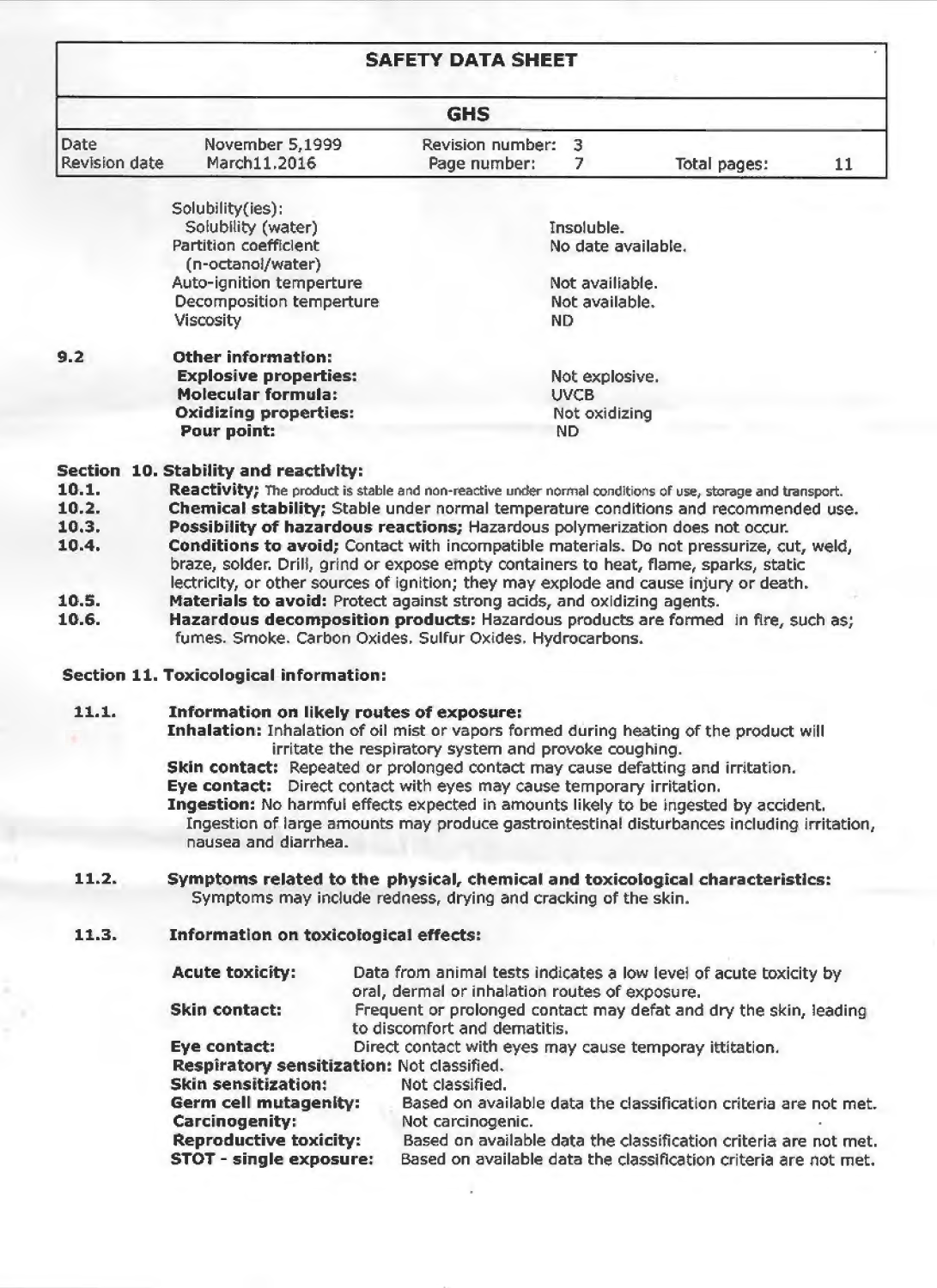|               |                 | <b>SAFETY DATA SHEET</b> |              |  |
|---------------|-----------------|--------------------------|--------------|--|
|               |                 | <b>GHS</b>               |              |  |
| Date          | November 5,1999 | <b>Revision number:</b>  |              |  |
| Revision date | March 11.2016   | Page number:             | Total pages: |  |

**STOT-repeated exposure:** Based on available data the classification criteria are not met. **Aspiration hazard:** Based on available data the classification criteria are not met. **Other information:** Systoms may be delayed. Pre-exixting skin conditions, including dermatitis, might be aggravated by exposure to this product.

### 11.4. **Other effects: ND**

# Section 12. Ekological information:

- $12.1.$ **Ecotoxicity:** The product is not classified as enviromentally haardous. However, this does not exclude the possibility that large or frequent spills can have a harmful or damaging effect on the enviroment.
- $12.2.$ Persistence and degradability: The product is expected to be slowly biodegradable.
- $12.3.$ **Bioaccumulative potential:** The product is not expected to bioaccumulate.
- $12.4.$ Mobility in soil: No data available.
- $12.5.$ Mobility in general: The product is insoluable in water.
- Results of PBT and PvB assesment: The product is not classified as PBT or vPvB. 12.6.
- 12.7. Other adverse effects: Oil spills are generally hazardous to the enviroment. No adverse effects on the atmosphere as it does not contain compounds endangering the ozone shield.

# **Section 13.: Disposal considerations:**

- $13.1.$ **Disposal instructions:** Recover and recycle, if practical. Dispose in accorance with all applicable regulations.
- $13.2.$ Waste from residues/unused product: The following advice only applies to the product as supplied. Dispose in accordance with applicable federal, state and local requlations. Please note; Combining with other materials may well indicate another route of disposal. If in doubt, contact local Bishop's Original Product's supplier or local authorities. Empty drums should be taken for recycling, recovery or disposal through a suitably qualified or licensed contractor. Care in any case should be taken to ensure compliance with OSHA, EPA, EC, Federal, State and Local regulations. This product is NOT suitable for disposal by either landfill or via municipal sewers, drains, natural streams or rivers. Spilt material shall be contained. The remaining material shall be covered with non-combustible absorbing material (e.g. sand, ground limestone, vermiculite etc.) and transported in closed containers to an approved landfill, for such material, for elimination, according to local and / or national regulations. Product is ashless and can be burned directly in appropriate equipment.

Product is suitable for energy recovery in appropriate incinerators. PCB, PCT content: Free.

13.3. Waste legislation; Comprehensive Environmental Response, Compensation, and Liability Act (CERCLA)"Superfund" • Medical Waste Tracking Act • National Environmental Policy Act (NEPA) - Established the Environmental Protection Agency, set out requirements for

Environmental Impact Reporting for various kinds of development. • Resource Conservation and Recovery Act (RCRA) - One of the main pieces of Legislation regarding municipal solid waste, hazardous wastes, and disposal issues. • Solid waste policy It is aimed at developing and implementing proper mechanisms to effectively manage solid waste. (EU) Council Directive 75/442/EEC on waste, as last amended. Council Directive 91/689/EEC on hazardous waste, as last amended. Decision 94/3/EC establishing a list of wastes, as last amended. Code of waste: 13 07 03 Name of the type of waste: Oil wastes and wastes of liquid fuels. **Category: N**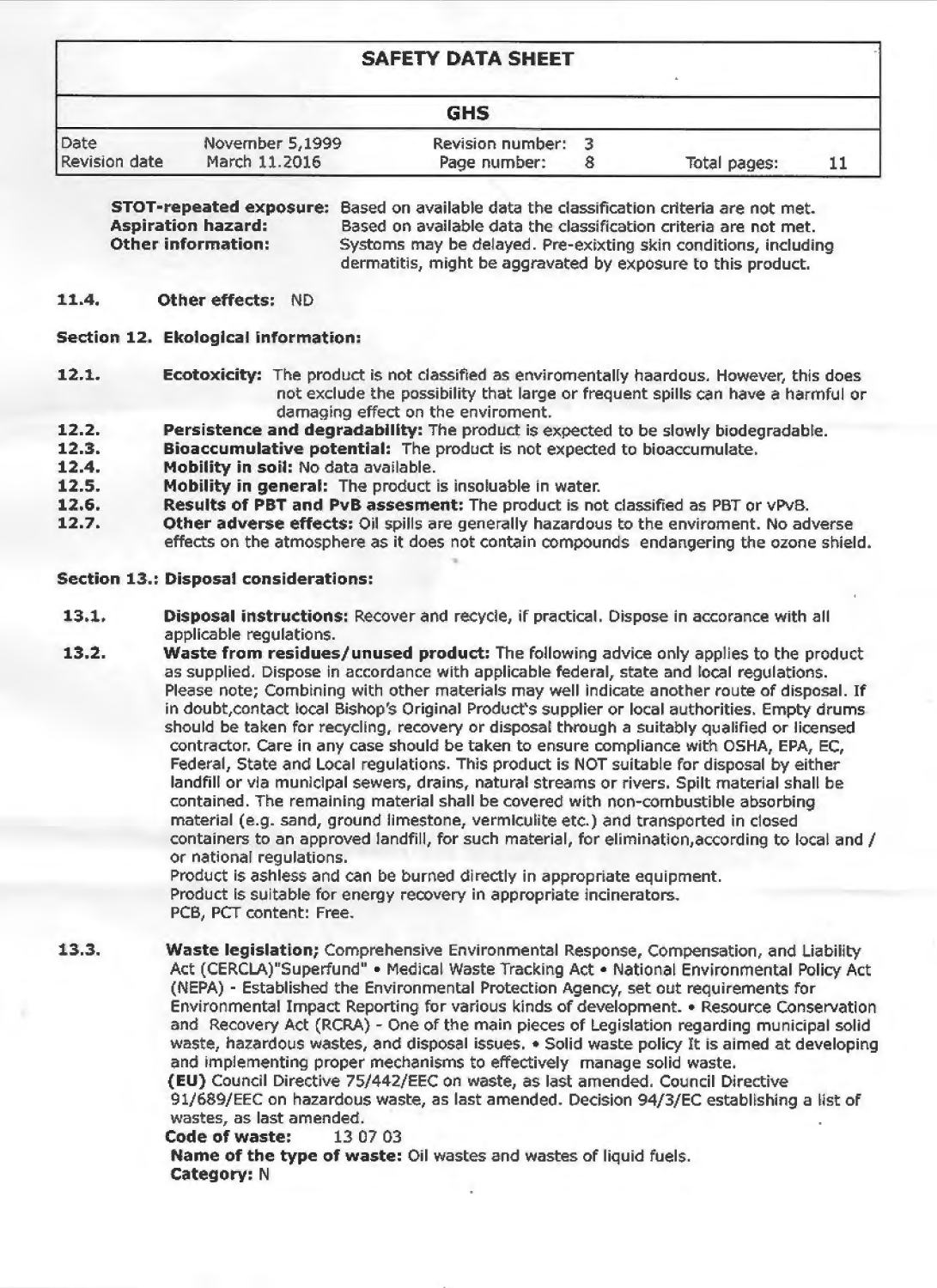| <b>SAFETY DATA SHEET</b>     |                                 |                                         |  |              |  |  |
|------------------------------|---------------------------------|-----------------------------------------|--|--------------|--|--|
|                              |                                 | <b>GHS</b>                              |  |              |  |  |
| Date<br><b>Revision date</b> | November 5,1999<br>March11.2016 | <b>Revision number:</b><br>Page number: |  | Total pages: |  |  |

Subgroup: Wastes of liquid fuels.

Wastes group: Other fuels (include mixtures).

Code of packaging wastes: 15 01 10

The type of packaging waste: Waste packaging, absorbents, wiping cloths, filter materials and protective clothing not otherwise specified.

Category: N

Subgroup Packaging: Including separately collected municipal packaging waste. **Group Packaging:** Containing residues of hazardous substances or contaminated by dangerous materials.

Inclusion of absorbent material soaked with: 150202

The type of waste: Absorbents, wiping cloths, filter materials and protective clothing. Category: N

Subgroup: Absorbents, wiping cloths, filter materials and protective clothing contaminated by dangerous materials.

Group: Absorbents, filter materials including oil filters, wiping cloths and protective clothing contaminated by dangerous materials.

## Section 14.: Transport information:

| Sea: IMO Class;                               | Unrequlated.                                               |
|-----------------------------------------------|------------------------------------------------------------|
| Marpol - Annex II:                            | Not requiated.                                             |
| Proper shipping name:                         | Not regulated by DOT.                                      |
| <b>Marpol - Annex III:</b>                    | Unregulated.                                               |
| Road/Rail: ADR/RID Class:                     | Unregulated.                                               |
| Air: IATA/ICAO Class:                         | Unregulated.                                               |
| DOT:                                          | Not regulated as dangerous goods.                          |
| <b>IATA:</b>                                  | Not regulated as dangerous goods.                          |
| <b>IMDG:</b>                                  | Not regulated as dangerous goods.                          |
| Transport in bulk according to                | Not applicable. However, this product is liquid and if     |
| Annex II of MARPOL 73/78 and<br>The IBC CODE: | transported in bulk covered under MARPOL 73/78<br>Annex I. |
|                                               |                                                            |

**Inventories:** This product is in compliance with the inventory and notification requirements of European Community Directives, USA TSCA, Australia AICS and Canada DSL.

## Section 15.: Regulatory information:

### 15.1. US federal regulations:

This product is not hazardous according to OSHA 29 CFR 1910.1200. TSCA Section 12(b) Export Notification (40 CFR 707, Subpt. D): Not regulated. OSHA Specifically Regulated Substances (29 CFR 1910.1001-1050): Not listed. CERLA Hazardous Substance List (40 CFR 302.4): Not listed.

### **Superfund Amendments and Reauthorization Act of 1986 (SARA):** Immediate Hazard - No **Hazard catergories:** Delayed Hazard - No Fire Hazard - No Pressure Hazard - No Reactivity Hazard - No SARA 302 Ertremely hazardous substance: Not listed. SARA 311/312 Hazardous chemical: No.

SARA 313 (TRI reporting): Not regulated.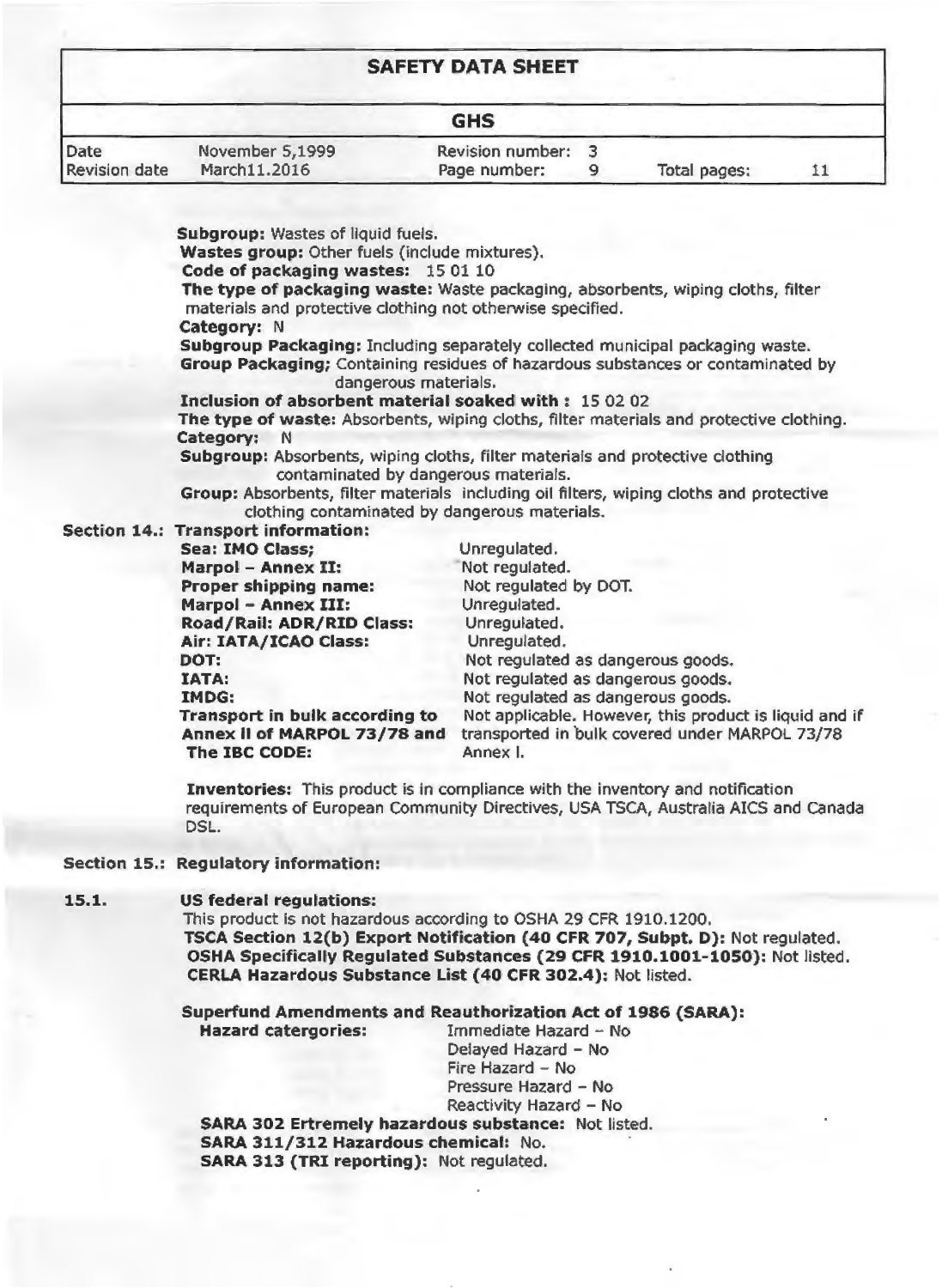| <b>SAFETY DATA SHEET</b><br><b>GHS</b> |  |  |  |  |  |  |
|----------------------------------------|--|--|--|--|--|--|
|                                        |  |  |  |  |  |  |

**Other federal regulations:** Clean Air Act (CAA) Section 112 Hazardous Air Pollutants (HAPs) List: Not regulated. Clean Air Act (CAA) Section 112 (r) Accidental Release Prevention (40 CFR 68.130): Not requiated. Safe Drinking Water Act (SDWA): Not regulated.

 $15.2.$ **Chemical safety assesment:** ND.

### **Section 16.: Other information:**

### List of hazard statements, whose full text is not specified in other sections:

Note L: The classification as a carcinogenic need no apply if it can be shown that the substance contains less than 3% of substances extracable into dimethylsulfoxide (DMSO), as measured by IP 346 method.

### Other important information on the safety and protection of human health:

The product must not be used without special permission of the manufacturer / importer for purposes other than those listed in Section 1. User is responsible for compliance with all related regulations for the protection of health.

### Key to abbreviations and acronyms used in the safety data sheet:

| <b>CAS</b>    | <b>Chemical Abstract Service.</b>                                                                         |
|---------------|-----------------------------------------------------------------------------------------------------------|
| <b>GHS</b>    | Global Harmonized System.                                                                                 |
| <b>LC50</b>   | Lethal concentration of the substance in which it can be expected<br>to cause death of 50% of population. |
| <b>LD50</b>   | Lethal dose of a substance, in which can be expected to cause<br>death of 50% of population.              |
| PEL.          | Permissable Exposure Level.                                                                               |
| <b>MAC</b>    | Maximum Allowable Concentration.                                                                          |
| <b>IATA</b>   | International Air Transport Associatin.                                                                   |
| <b>ICAO</b>   | International Civil Transport Association.                                                                |
| <b>IMDG</b>   | International Maritime Dangerous Goods Transport.                                                         |
| <b>ADR</b>    | European Agreement concerning the international carriage on<br>dangerous goods by road.                   |
| <b>RID</b>    | Agreement on the transport on dangerous goods by rail.                                                    |
| <b>MARPOL</b> | International Convention for the Prevention of Pollution from Ships.                                      |
| <b>OEL</b>    | Occupational Exposure Limits.                                                                             |
| <b>PBT</b>    | Persistent, Bioaccumulative and Toxic.                                                                    |
| <b>VPVB</b>   | Very Persistend and very Bioacumulative.                                                                  |
| <b>UN</b>     | Four-digit code reflecting the characteristics of substances or<br>mixtures in transport.                 |

**NFPA Ratings:** 





Guidelines for training: The health and safety training organize to become familiar with the principles of work and prescribed protective equipment. Inform the personnel about the recommended ways of use, mandatory protective equipment, first aid and prohibited ways of handling the product.

ng ange pe pe